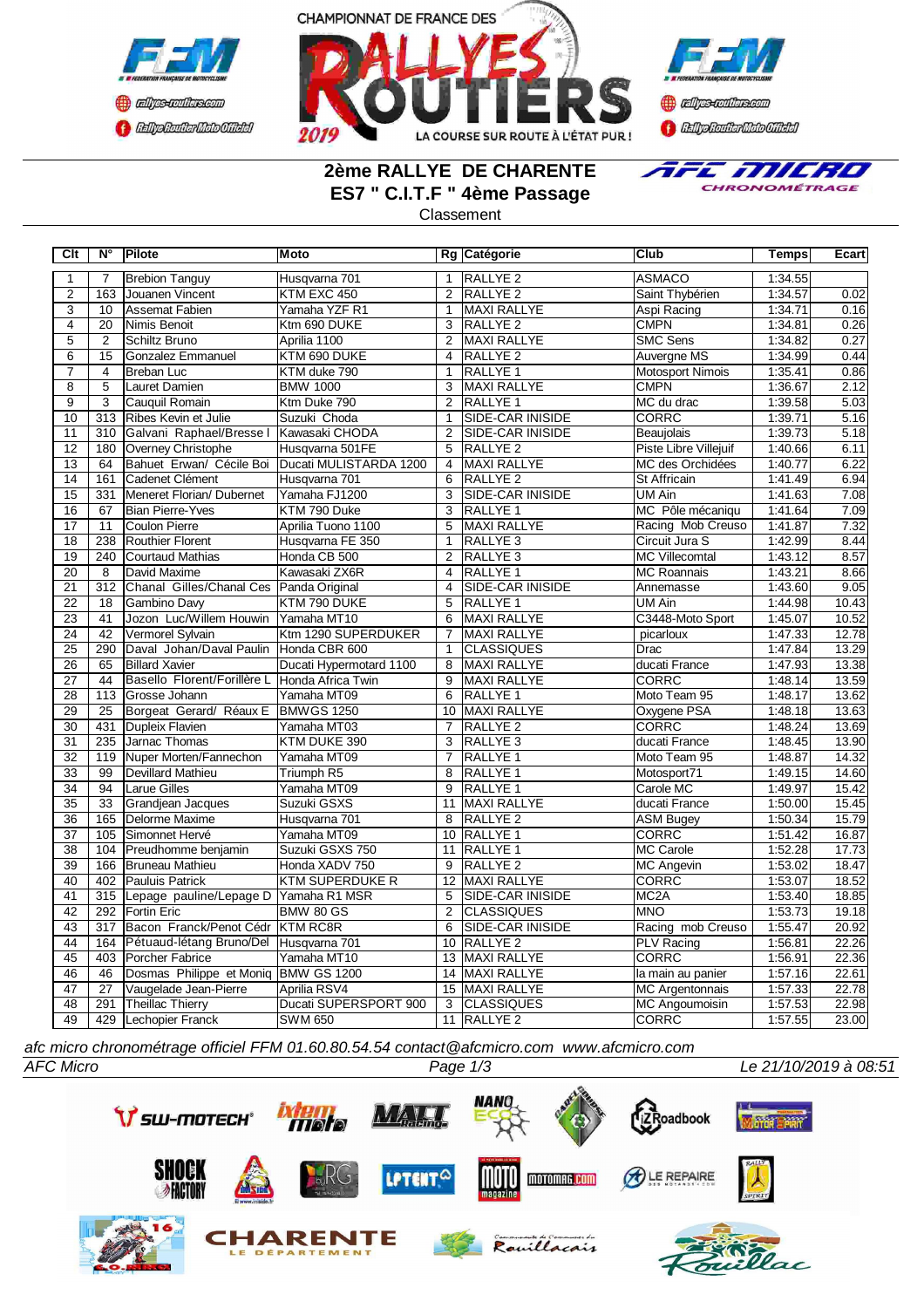



2ème RALLYE DE CHARENTE ES7 " C.I.T.F " 4ème Passage Classement



| Clt             | $N^{\circ}$      | <b>Pilote</b>                            | <b>Moto</b>            |                 | Rg Catégorie            | <b>Club</b>             | Temps   | Ecart   |
|-----------------|------------------|------------------------------------------|------------------------|-----------------|-------------------------|-------------------------|---------|---------|
| 50              | 329              | Choin Albert/Bordas Patri                | Choda Suzuki GSXR 1000 | $\overline{7}$  | SIDE-CAR INISIDE        | <b>UM Aube</b>          | 1:57.72 | 23.17   |
| $\overline{51}$ | 68               | <b>IFrancois Nicolas</b>                 | Yamaha R1              | 16              | MAXI RALLYE             | Grezac Moto Club        | 1:58.54 | 23.99   |
| 52              | 296              | Pigeat Richard                           | Ducati 900 SUPERSPORT  | $\overline{4}$  | <b>CLASSIQUES</b>       | Racing Mob Creuso       | 1:58.74 | 24.19   |
| 53              | 406              | Coppini Luigi                            | Kawasaki GTR           | 17              | MAXI RALLYE             | CORRC                   | 1:59.88 | 25.33   |
| 54              | 294              | Palicot Grégory                          | Honda CBR 600          | 5               | <b>CLASSIQUES</b>       | <b>ACO</b>              | 1:59.91 | 25.36   |
| 55              | 51               | Pelaez Sylvain                           | Ducati Panigale V4     | 18              | MAXI RALLYE             | <b>CMPN</b>             | 2:00.16 | 25.61   |
| 56              | 430              | Spinoza laurent                          | Honda CB 500           | $\overline{12}$ | RALLYE <sub>2</sub>     | <b>CORRC</b>            | 2:00.22 | 25.67   |
| 57              | $\overline{26}$  | Connan Yannick                           | Aprilia Tuono 1100     | 19              | <b>MAXI RALLYE</b>      | ducati France           | 2:00.45 | 25.90   |
| 58              | 241              | <b>Groland Raphael</b>                   | Honda CB 500 M         | $\overline{4}$  | RALLYE <sub>3</sub>     | Team 6e avenue          | 2:00.62 | 26.07   |
| 59              | $\overline{21}$  | Maurel Eric                              | Aprilia Tuono 1100     | $\overline{20}$ | <b>MAXI RALLYE</b>      | <b>Senas Durance</b>    | 2:00.63 | 26.08   |
| 60              | 411              | <b>Gate Damien</b>                       | Triumph 675            | 12              | <b>RALLYE 1</b>         | <b>CORRC</b>            | 2:00.91 | 26.36   |
| 61              | 303              | <b>ICrescenzo Sébastien</b>              | Honda CBR 900          | 6               | <b>CLASSIQUES</b>       | motosport71             | 2:01.26 | 26.71   |
| 62              | 439              | <b>Beneston Didier</b>                   | Honda CBR 600          | 7               | <b>CLASSIQUES</b>       | <b>CORRC</b>            | 2:02.29 | 27.74   |
| 63              | 117              | Brousté Laurent                          | Triumph R 675          | 13              | RALLYE <sub>1</sub>     | мттн                    | 2:02.31 | 27.76   |
| 64              | 432              | <b>Richard David</b>                     | KTM DUKE R             |                 | 13 RALLYE 2             | <b>CORRC</b>            | 2:02.56 | 28.01   |
| 65              | 54               | Deburck Philippe                         | <b>KTM Adventure</b>   | 21              | MAXI RALLYE             | Enduro Club de Ver      | 2:03.16 | 28.61   |
| 66              | 415              | Poitevin Julien                          | Honda Hordnet 600      | 14              | <b>RALLYE 1</b>         | <b>CORRC</b>            | 2:03.37 | 28.82   |
| 67              | 162              | Dupuis-Maurin Valeryane                  | Kawasaki ER6M          | 14              | <b>RALLYE 2</b>         | Drac                    | 2:03.64 | 29.09   |
| 68              | 58               | Bourgeois Frédéric                       | <b>KTM SUPERDUKE R</b> | $\overline{22}$ | <b>MAXI RALLYE</b>      | Carole MC               | 2:04.79 | 30.24   |
| 69              | 407              | Boisserie Philippe/Dideric               | <b>BMW RT 1250</b>     | 23              | <b>MAXI RALLYE</b>      | CORRC                   | 2:05.41 | 30.86   |
| 70              | 426              | Dubuc Pierre-Adrien                      | Kawasaki ER6           | 15              | <b>RALLYE 2</b>         | <b>CORRC</b>            | 2:05.74 | 31.19   |
| $\overline{71}$ | 293              | Duris Jean-Luc                           | Honda CBR 900          | 8               | <b>ICLASSIQUES</b>      | Activebike              | 2:05.75 | 31.20   |
| $\overline{72}$ | 414              | <b>Blay Yohan</b>                        | <b>Honda CBRR</b>      | $\overline{15}$ | <b>RALLYE 1</b>         | <b>CORRC</b>            | 2:06.51 | 31.96   |
| 73              | 59               | Stephan Pierre/Brunet Elo Triumph 1050   |                        | 24              | <b>MAXI RALLYE</b>      | Moto Team 95            | 2:06.76 | 32.21   |
| $\overline{74}$ | 233              | Colliot Philippe                         | <b>KTM 390</b>         | 5               | RALLYE <sub>3</sub>     | Avenir Moto             | 2:06.90 | 32.35   |
| $\overline{75}$ | 55               | Lamour Marc                              | Honda CBRX             | 25              | <b>MAXI RALLYE</b>      | MC DU VAL DE SE         | 2:09.82 | 35.27   |
| 76              | 412              | D'abrigeon Franck                        | Triumph 675            | 16              | <b>RALLYE 1</b>         | CORRC                   | 2:10.14 | 35.59   |
| $\overline{77}$ | 438              | <b>Streiff Laurent</b>                   | Yamaha FZR 600         | $\overline{9}$  | <b>CLASSIQUES</b>       | <b>CORRC</b>            | 2:12.21 | 37.66   |
| $\overline{78}$ | $\overline{246}$ | Dion Fabrice                             | Ktm DUKE 390           | 6               | RALLYE <sub>3</sub>     | Fleur de lys            | 2:12.25 | 37.70   |
| 79              | 433              | Deberteix Yann                           | Honda CB               | $\overline{7}$  | RALLYE <sub>3</sub>     | <b>CORRC</b>            | 2:12.69 | 38.14   |
| 80              | 123              | Moreau Loane                             | Triumph 675            | 17              | <b>RALLYE 1</b>         | <b>ASM</b> Armagnac Big | 2:13.30 | 38.75   |
| 81              | 325              | Eragne Olivier/Eragne Loi Yamaha FJ 1100 |                        | 8               | <b>SIDE-CAR INISIDE</b> | la main au panier       | 2:13.36 | 38.81   |
| $\overline{82}$ | 401              | Monostori Michel                         | <b>BMW TMT2</b>        | 26              | MAXI RALLYE             | <b>CORRC</b>            | 2:14.62 | 40.07   |
| 83              | 167              | <b>Molinet Denis</b>                     | Kawasaki 650           | 16              | RALLYE <sub>2</sub>     | Moto club Dauphino      | 2:14.77 | 40.22   |
| 84              | 408              | Pouilloux Jerome                         | Yamaha R1 1000         | 27              | <b>MAXI RALLYE</b>      | <b>CORRC</b>            | 2:15.36 | 40.81   |
| 85              | 330              | Quilbault Jimmy/Pesenti S Honda CBR      |                        | 9               | SIDE-CAR INISIDE        | MC Montgesnois          | 2:15.56 | 41.01   |
| 86              | 400              | Baudot Pascal                            | <b>BMW 1150 GS</b>     | 28              | MAXI RALLYE             | <b>CORRC</b>            | 2:17.84 | 43.29   |
| 87              | 288              | Lachaize Philippe                        | Yamaha 600 XT          | 10              | <b>CLASSIQUES</b>       | MC des 2 Rives(24)      | 2:18.28 | 43.73   |
| 88              | 413              | Grammatico Loic                          | <b>Honda CBRR</b>      | 18              | <b>RALLYE 1</b>         | <b>CORRC</b>            | 2:18.73 | 44.18   |
| 89              | 236              | Crescencio Pedro                         | Kawasaki NINJA 400     | 8               | RALLYE <sub>3</sub>     | ASM-ACO                 | 2:18.80 | 44.25   |
| 90              | 251              | Germanique Pascal                        | KTM DUKE 390           | $\overline{9}$  | RALLYE <sub>3</sub>     | MC Véro                 | 2:19.86 | 45.31   |
| 91              | 419              | Rudyk Trystan                            | Suzuki GSR 750         | 19              | <b>RALLYE 1</b>         | <b>CORRC</b>            | 2:26.23 | 51.68   |
| $\overline{92}$ | 424              | Sirgue Nicolas                           | KTM DUKE 2             | 20              | RALLYE <sub>1</sub>     | CORRC                   | 2:29.93 | 55.38   |
| $\overline{93}$ | 440              | Proux Dominique                          | Yamaha 125             | 11              | <b>CLASSIQUES</b>       | CORRC                   | 2:47.47 | 1:12.92 |
| 94              | 410              | Gorka Christophe/Vacher                  | Yamaha FZ6             |                 | 21 RALLYE 1             | <b>CORRC</b>            | 2:59.61 | 1:25.06 |

## **Non-Partants**

|  |  | 000<br>ے ت | <br>าdeville<br>'⊓cent/Fouet | 300<br>-<br>- IC.<br>hoda | SID<br>⊣NI <sup>⇔</sup><br>- 11<br>.<br>$\overline{\phantom{a}}$ | ILMAF |  |  |
|--|--|------------|------------------------------|---------------------------|------------------------------------------------------------------|-------|--|--|
|--|--|------------|------------------------------|---------------------------|------------------------------------------------------------------|-------|--|--|

*AFC Micro Page 2/3 Le 21/10/2019 à 08:51 afc micro chronométrage officiel FFM 01.60.80.54.54 contact@afcmicro.com www.afcmicro.com*